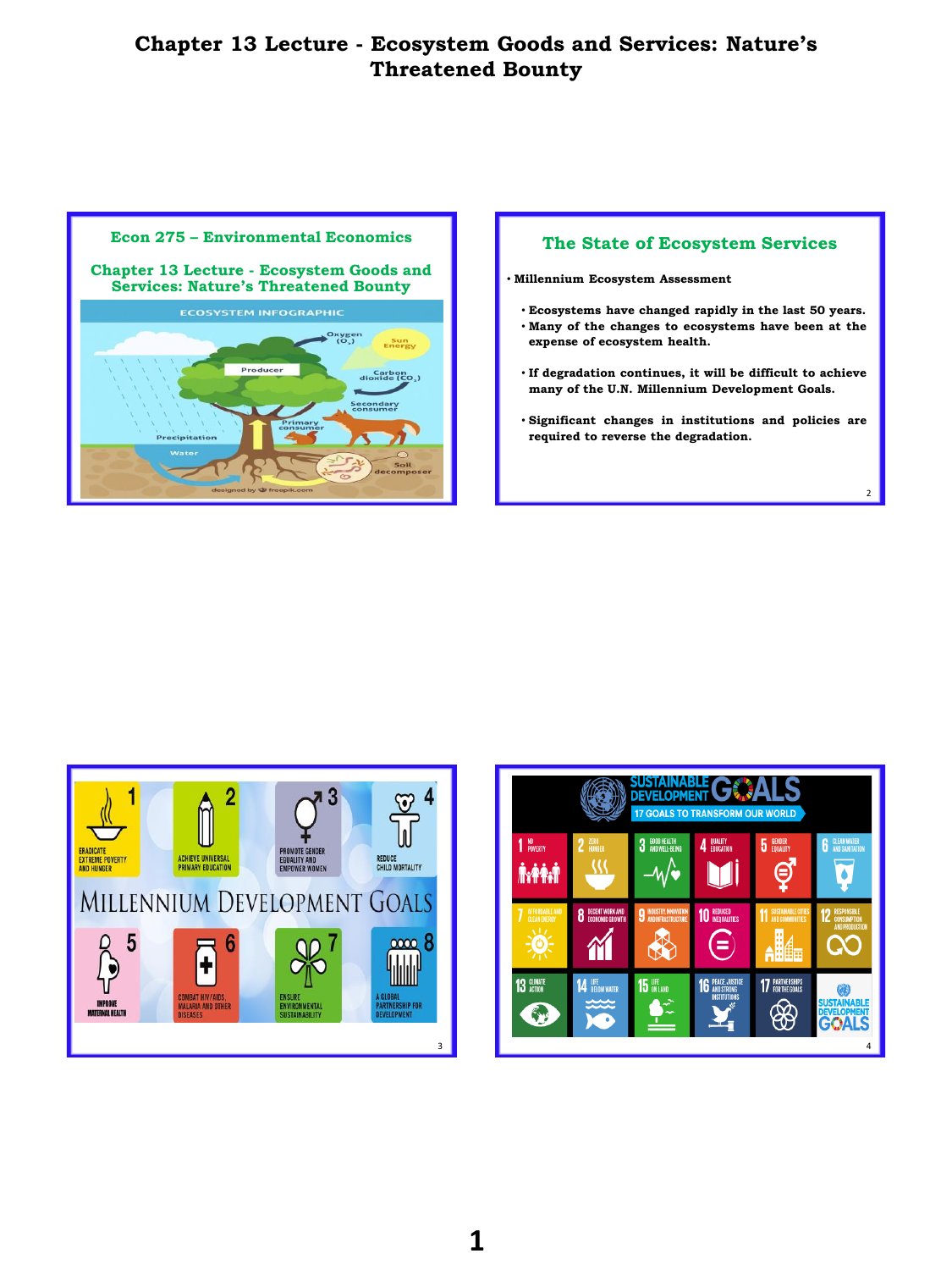5

### **The State of Ecosystem Services**

**The Economics of Ecosystems and Biodiversity report**

- **Examines the costs of inaction on the decline of biodiversity worldwide**
- **Finds that by 2050 under several "business as usual" scenarios an additional 11 percent of remaining biodiversity could be lost, 40 percent of low-impact agriculture could be converted to intensive agriculture, and 60 percent of coral reefs could be gone by 2030.**

<http://www.teebweb.org/>

#### **Economic Analysis of Ecosystem Services**

- **Economic analysis is helpful both in identifying sources of economic degradation and in evaluating possible approaches to maintain and restore these services.**
- **Valuing service flows can also be useful in benefit cost analysis.**

6

- **Commonly used methods:**
	- **Revealed preference methods**
	- **Stated preference methods**
	- **Adjusted market prices**
	- **Avoidance costs (averting expenditure)**
	- **Production function methods** • **Damage costs avoided**

NON-USE VALUE **USE VALUE INDIRECT USE** LEGACY/ **OPTION VALUE DIRECT USE VALUE VTRINSIC VALUE ALTRUISTIC VALUE** VALUE • Value of leaving · Direct market • Value derived . Value of the . Value of nature value of natural future potential from ecosystem the and its beauty services (e.g. products (e.g. of a complete environment by and for itself food, fuel, raw flood control) and healthy intact for future materials) environment generations (e.g. genetic resources)

| <b>Revealed-preference</b>                                                                                                                                                                        | <b>Stated-preference</b>                                                                                                                                                  | Cost-based                                                                                                                                                                                                |
|---------------------------------------------------------------------------------------------------------------------------------------------------------------------------------------------------|---------------------------------------------------------------------------------------------------------------------------------------------------------------------------|-----------------------------------------------------------------------------------------------------------------------------------------------------------------------------------------------------------|
| Market methods: Valuations are<br>directly obtained from what<br>people must be willing to pay for<br>the service or good.                                                                        | <b>Contingent valuation: People</b><br>are directly asked their<br>willingness to pay or accept<br>compensation for some change<br>in ecological service.                 | Replacement costs: The loss of a<br>natural system service is<br>evaluated in terms of what it<br>would cost to replace that<br>service.                                                                  |
| <b>Production approaches: Service</b><br>values are assigned from the<br>impacts of those services on<br>economic out-puts (e.g.,<br>increased shrimp yields from<br>increased area of wetlands). | <b>Conjoint analysis: People are</b><br>asked to choose or rank different<br>service scenarios or ecological<br>conditions that differ in the mix<br>of those conditions. | <b>Avoidance or Damage costs: A</b><br>service is valued on the basis of<br>costs avoided, or of the extent to<br>which it allows the avoidance of<br>costly averting behaviors,<br>including mitigation. |
| Travel cost: Valuations of site-<br>based amenities are implied by<br>the costs people incur to enjoy<br>them                                                                                     |                                                                                                                                                                           |                                                                                                                                                                                                           |
| Hedonic methods: The value of<br>a service is implied by what<br>people will be willing to pay for<br>the service through purchases in<br>related markets, such as housing<br>markets.            |                                                                                                                                                                           | (from Farber et al. 2006, pg. 120)                                                                                                                                                                        |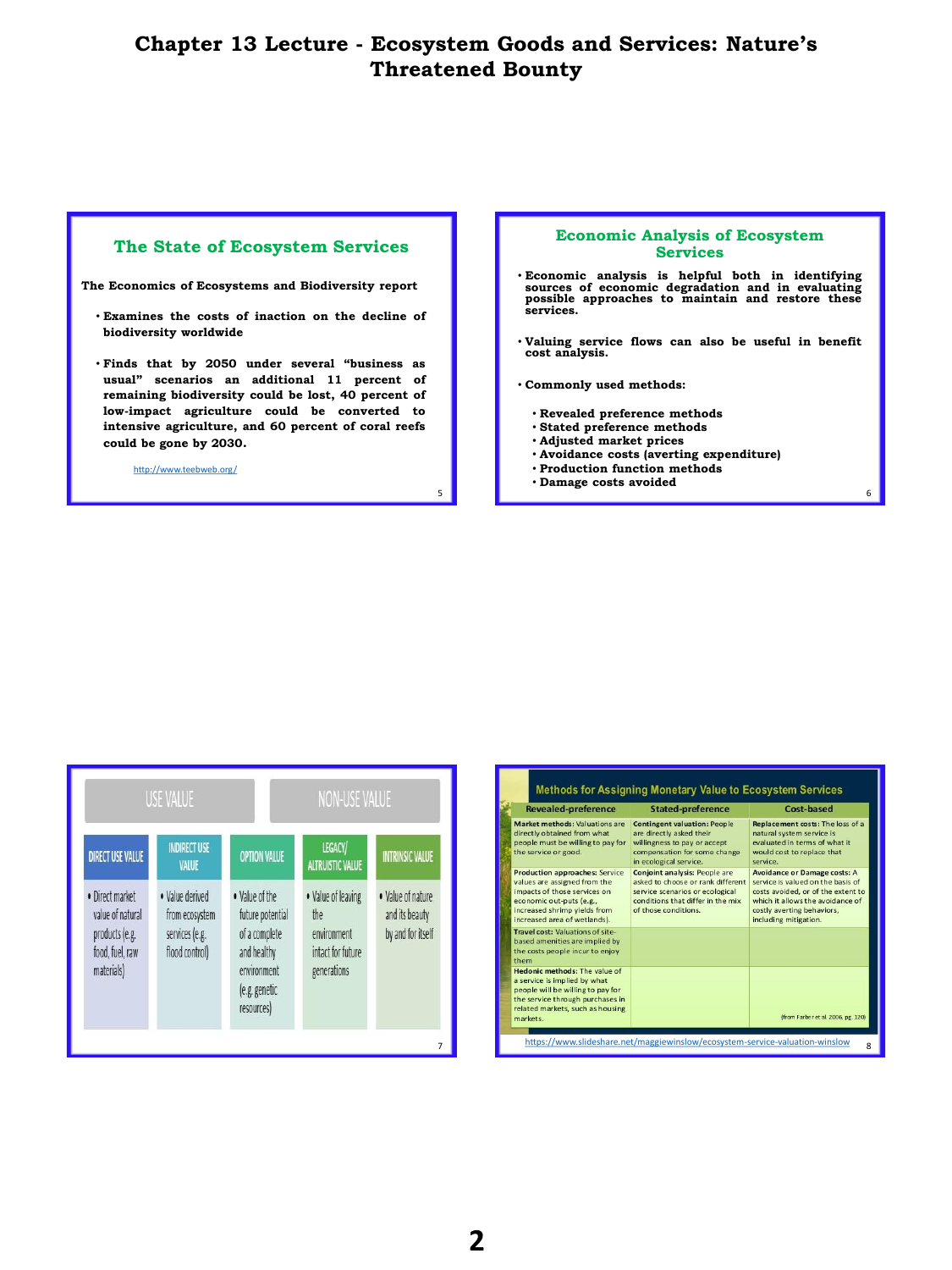9

## **Coral Reefs**

- **Coral reefs are an integral part of an extensive and vital landscape of coastal ecosystems.**
- **Some of the threat to coral reefs is due to pollution, overfishing, climate change (specifically, rising water temperatures).**



<http://www.qatarmarine.net/diving-environment/marine-ecology/coral-reef-facts/>

#### **Benefits from ecosystem services in coral reef ecosystems**

|                | Maximum   | Number of Studies                                                                                                                                                                                                                                                                                                                                                                |
|----------------|-----------|----------------------------------------------------------------------------------------------------------------------------------------------------------------------------------------------------------------------------------------------------------------------------------------------------------------------------------------------------------------------------------|
|                |           |                                                                                                                                                                                                                                                                                                                                                                                  |
| 470            | 3.818     | 22                                                                                                                                                                                                                                                                                                                                                                               |
| 400            | 1.990     | Б                                                                                                                                                                                                                                                                                                                                                                                |
| 264            | 347       | а                                                                                                                                                                                                                                                                                                                                                                                |
|                |           |                                                                                                                                                                                                                                                                                                                                                                                  |
| 648            | 648       | з                                                                                                                                                                                                                                                                                                                                                                                |
| 25.200         | 34.408    | 9                                                                                                                                                                                                                                                                                                                                                                                |
| 42             | 81        | 2                                                                                                                                                                                                                                                                                                                                                                                |
| $\overline{a}$ | 7         | $\overline{a}$                                                                                                                                                                                                                                                                                                                                                                   |
|                |           |                                                                                                                                                                                                                                                                                                                                                                                  |
| 7.425          | 27.484    | $\boldsymbol{A}$                                                                                                                                                                                                                                                                                                                                                                 |
| 79.099         | 1.063.946 | 29                                                                                                                                                                                                                                                                                                                                                                               |
| 2.154          | 6.461     | $\boldsymbol{A}$                                                                                                                                                                                                                                                                                                                                                                 |
| 115.704        | 1.139.190 | 83                                                                                                                                                                                                                                                                                                                                                                               |
|                |           |                                                                                                                                                                                                                                                                                                                                                                                  |
| 13.541         | 57.133    | $\overline{z}$                                                                                                                                                                                                                                                                                                                                                                   |
|                |           |                                                                                                                                                                                                                                                                                                                                                                                  |
|                |           |                                                                                                                                                                                                                                                                                                                                                                                  |
|                |           | 10                                                                                                                                                                                                                                                                                                                                                                               |
|                | Average   | Note: these estimates are based on ongoing analyses for TEEB (TEEB Ecological and Economic Foundations,<br>Chapter 7). As the TEEB data base and value-analysis are still under development, this table is for illustrative<br>Note: ha-hectare, a metric unit of area defined as 10,000 square meters.<br>Source: TEEB, 2009. Climate Issues Updated (September) Table 1, p. 7. |

The Value of Coral Reefs in the U.S. Virgin Islands

The Value of Coral Reefs in the U.S. Virgin Islands<br>The United States Virgin Islands The United States Virgin Islands (USV) are located approximately 100 miles ears of St. St. John, Water Island, and<br>Buch Pacific State Th

- 
- 

Reef related tourism —\$96 million<br>Recreation—\$48 million<br>Amenity—\$35 million<br>Coastal protection—\$6 million<br>Support to commercial fisheries—\$3 million<br>Support to commercial fisheries—\$3 million  $\overline{N}$ 

.<br>te that tourism and recreation once again comprise the largest se<br>for this individual case as it did for the global total considered previo

irce: van Beukering, P., Brander, L., van Zanten, B., Verbrugge, E., & Lems, K. (2011). The economic<br>ie of the coral reef ecosystems of the United States Virgin Islands: Final report. I/VM Institute for<br>ironmental Studies

### **Demonstrating the Value of Ecosystem Services**

• **Damage Assessments: Loss of Ecosystem Services**

Oil spills: Through a process known as the Natural<br>Resources Damage Assessment, trustees of the<br>affected ecosystem must attempt to quantify the **extent of damages caused by a spill in order to seek compensation from the responsible parties.**

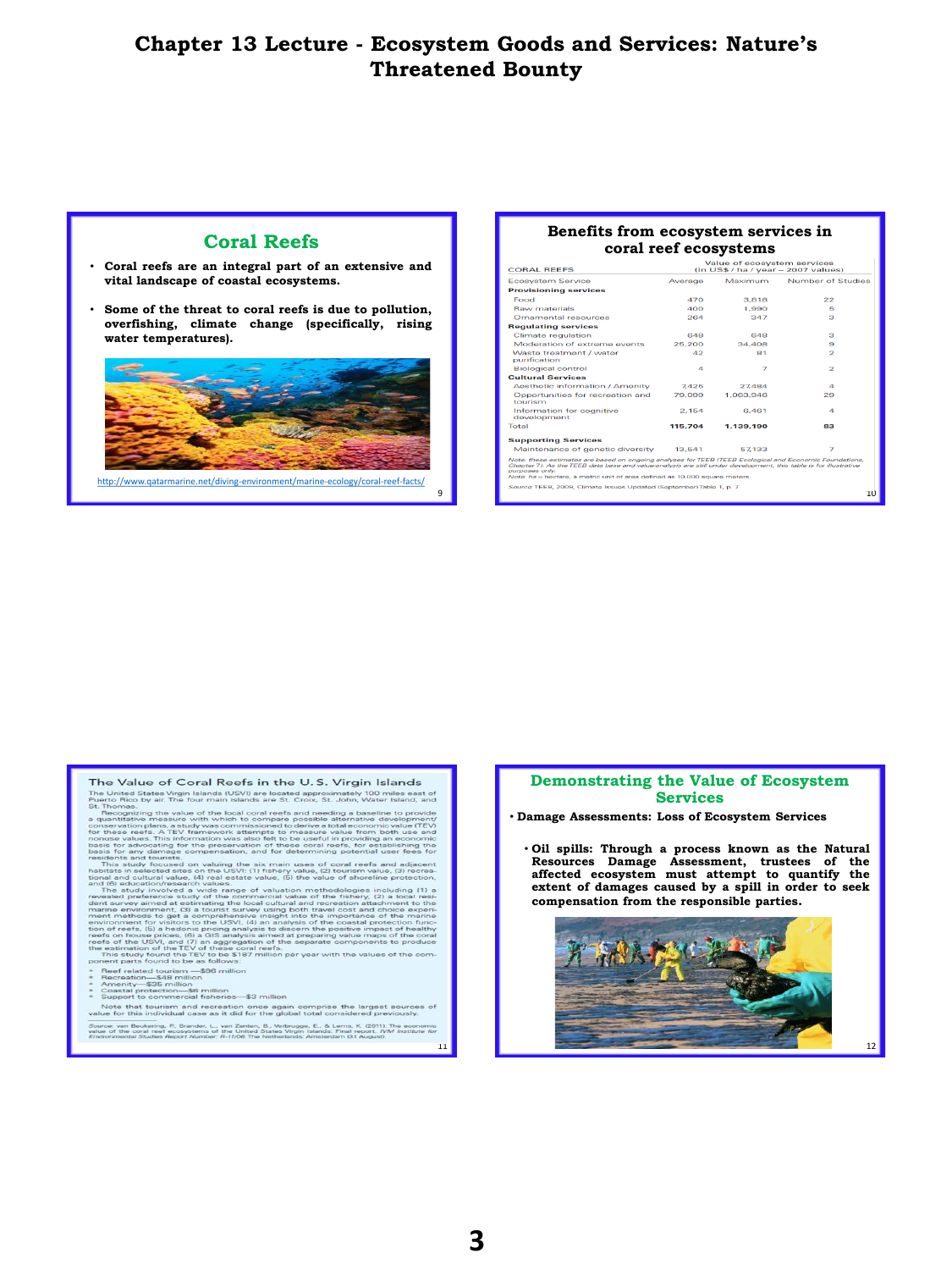13

#### **Demonstrating the Value of Ecosystem Services**

**Valuing Supporting Services: Pollination**

- **Pollination services supplied by bees is a valuable ecosystem service with multiple benefits**
	- **Aiding in genetic diversity**
	- **Ecosystem resilience and nutrient cycling**
	- **Increasing the productivity of agricultural crops**
	- **Many valuable agricultural crops rely on bees for pollination.**



### **Demonstrating the Value of Ecosystem Services**

**Valuing Supporting Services: Forests and Coastal Ecosystems**

- **Valuation methods have been used extensively to value forest ecosystem services, coastal and marine ecosystem services, and biodiversity.**
- **Quantifying the benefits of these services can provide an empirical foundation for decision-making and priority setting.**

14

### **Demonstrating the Value of Ecosystem Services**

**Challenges and Innovation in Ecosystem Valuation**

- **In order for valuations to be useful, their derivations must be based upon consistent methodologies.**
- **Achieving this kind of consistency requires precise definitions of the services, as well as agreement of how these services contribute to value.**
- **It also requires that the valuation procedures avoid double counting.**



15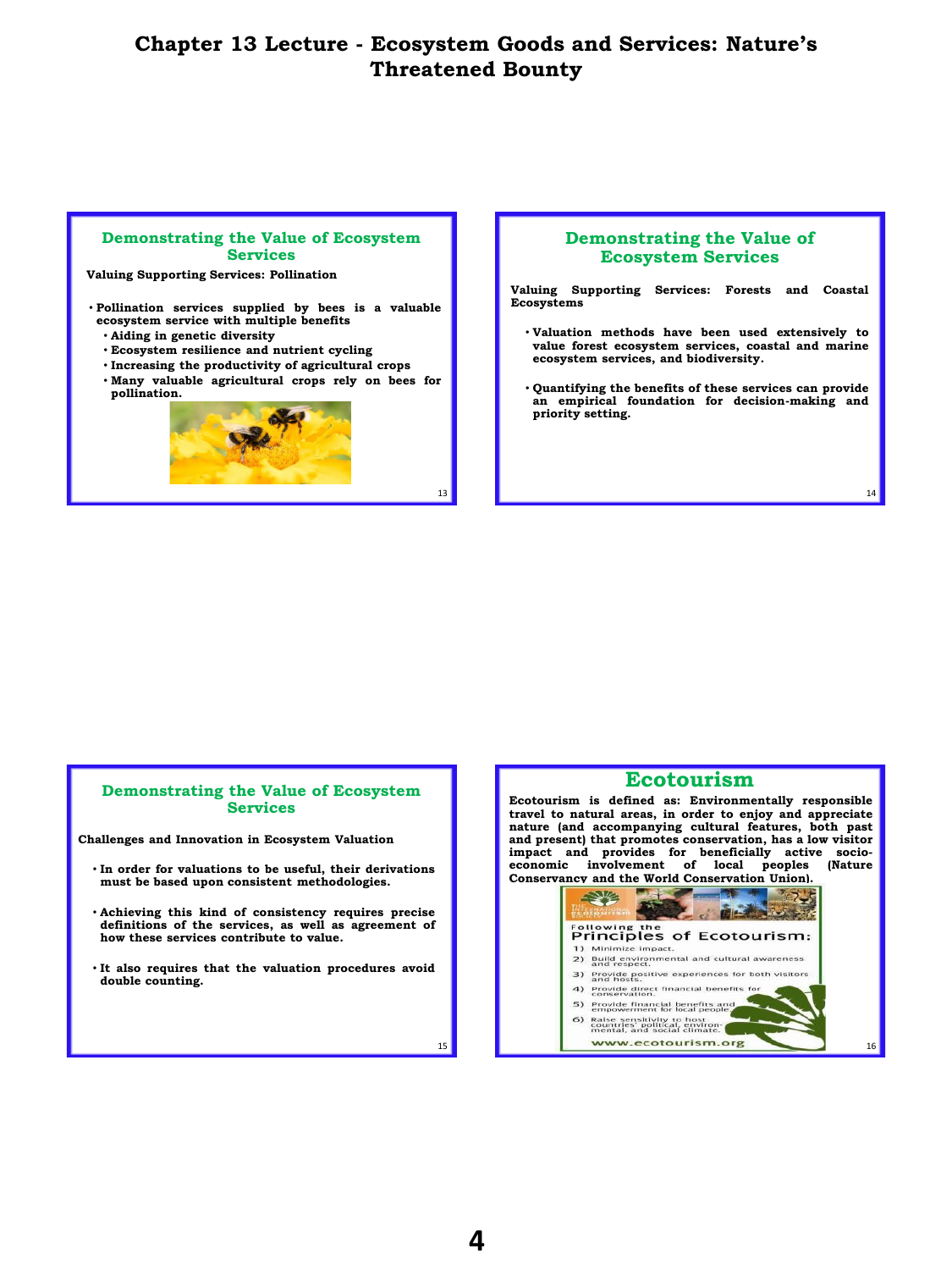

### **8 Incredible Eco-Friendly Destinations In The World**

- **1. Costa Rica - The country undoubtedly most associated with ecotourism, Costa Rica has made a name for itself as a travel destination because of its well-protected natural beauty.**
- **2. Norway - Norway might not be a place that first comes to mind when thinking of ecotourism, but the country's culture of trying to live sustainably has influenced its travel industry extensively — especially in the Norwegian Fjords.**
- **3. Kenya - Kenya is one of the prime destinations to take an African safari due to its grasslands full of animals such as giraffes, lions, and rhinos.**
- $17$  18 **4. Palau - Palau, an island nation in the western Pacific that is part of Micronesia, is known more for its oceans than for its land.**

- **5. Galapagos Islands - In 1978, the Galapagos Islands were declared the first ever Natural World Heritage Site due to the amazing and unique fauna that call the archipelago home.**
- **6. Antarctica - Antarctica remains one of the least-touched places on Earth for obvious reasons — you can only even reach the landmass during the summer.**
- 7. Iceland Iceland has recently become a top tourist destination as it lures visitors in with its remote beauty.
- **8. Amazon Rainforest - The Amazon has already suffered extremely from climate change and the encroachment of man, but some areas around the huge forest are aiming to change that by having native become guides to lead tourists around the forests in ways that are sustainable and even promote the health of the ecosystem**

## **The Special Problem of Protecting Endangered Species**

**Economists have developed programs that attempt to reduce habitat fragmentation:**

- **Conservation Banking**
- **The Agglomeration Bonus**
- **Safe Harbor Agreements**
- **Conservation Banking**
	- •**A conservation bank is a parcel of land containing natural-resource values that are conserved and managed, in perpetuity, through a conservation easement held by an entity responsible for enforcing the terms of the easement.**

20

19